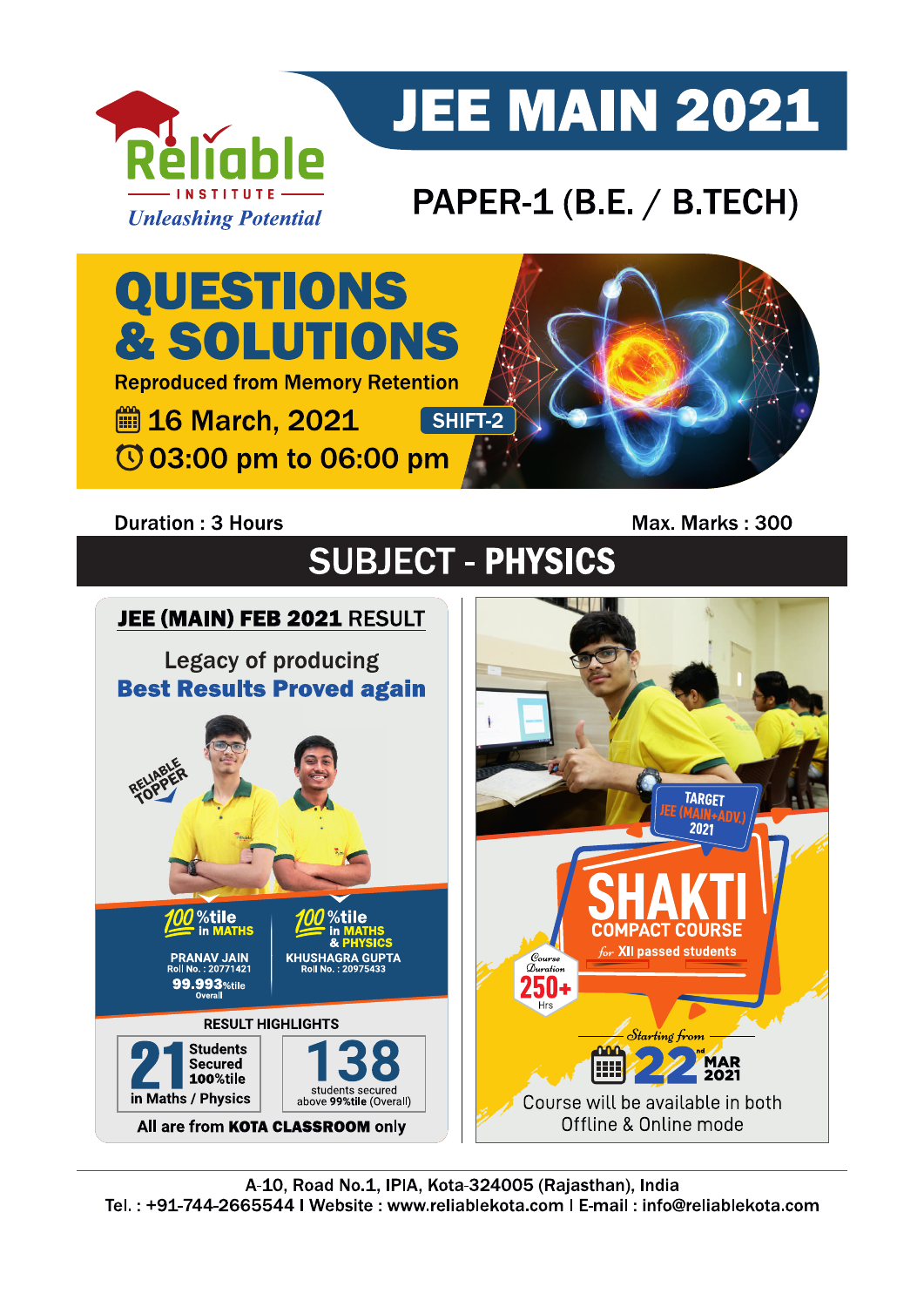

98 $\sqrt{2}$  m/s

## JEE-MAIN 2021 (16 MARCH ATTEMPT) SHIFT-2 PHYSICS

**1.** A bullet of mass 0.01 kg collides with a stick hanging with string and sticks to it as shown in figure. Stick rises to 9.8 cm. If gravitational acceleration is 9.8 m/s<sup>2</sup>. Find initial velocity of bullet (in m/s).



 $294\sqrt{2}$  m/s (4)

- **Ans.** (**2)**
- **Sol.**  $P_i = 0.01 \times u + 0 = P_f = 6 \times v$

$$
v=\frac{0.01u}{6}
$$

using energy conservation

$$
\frac{1}{2} \times 6 \times \left(\frac{u}{600}\right)^2 = 6 \times 9.8 \times 9.8 \times 10^{-2}
$$
  
u = 6 × 98 ×  $\sqrt{2}$  = 588  $\sqrt{2}$  m/s

(1)  $490\sqrt{2}$  m/s (2)  $588\sqrt{2}$  m/s (3)

- **2.** A particle of mass 2kg is placed at rest at origin. A force  $\vec{F} = 2\hat{i} + 3\hat{j} + 5\hat{k}$  is acting on particle. At t = 4sec the position vector of particle is found to be  $8\hat{i} + b\hat{j} + 20\hat{k}$ . Find b.
- (1) 12 (2) –6 (3) 2 (4) 10
- **Ans. (1)**

**Sol.** 
$$
\vec{a} = \frac{\vec{F}}{m} = \frac{2\hat{i} + 3\hat{j} + 5\hat{k}}{2}
$$

$$
\vec{r}_f - \vec{r}_i = \vec{u}t + \frac{1}{2}\vec{a}t^2
$$

$$
(\vec{x} \cdot \hat{i} + \vec{y} \cdot \hat{j} + 2\hat{k}) - (\vec{0} \cdot \hat{i} + \vec{0} \cdot \hat{j} + \vec{0} \cdot \hat{k}) = \frac{1}{2} \times \left(\frac{2\hat{i} + 3\hat{j} + 5\hat{k}}{2}\right)(4)^2
$$

 $x\hat{i} + y\hat{j} + z\hat{k} = 8\hat{i} + 12\hat{j} + 20\hat{k}$ 

| visit us at: www.reliablekota.com. Email: info@reliablekota.com<br><u>eliable velid</u> |  |
|-----------------------------------------------------------------------------------------|--|
|                                                                                         |  |
| Call us: +91-744-2665544<br><b>INSTITUTE</b>                                            |  |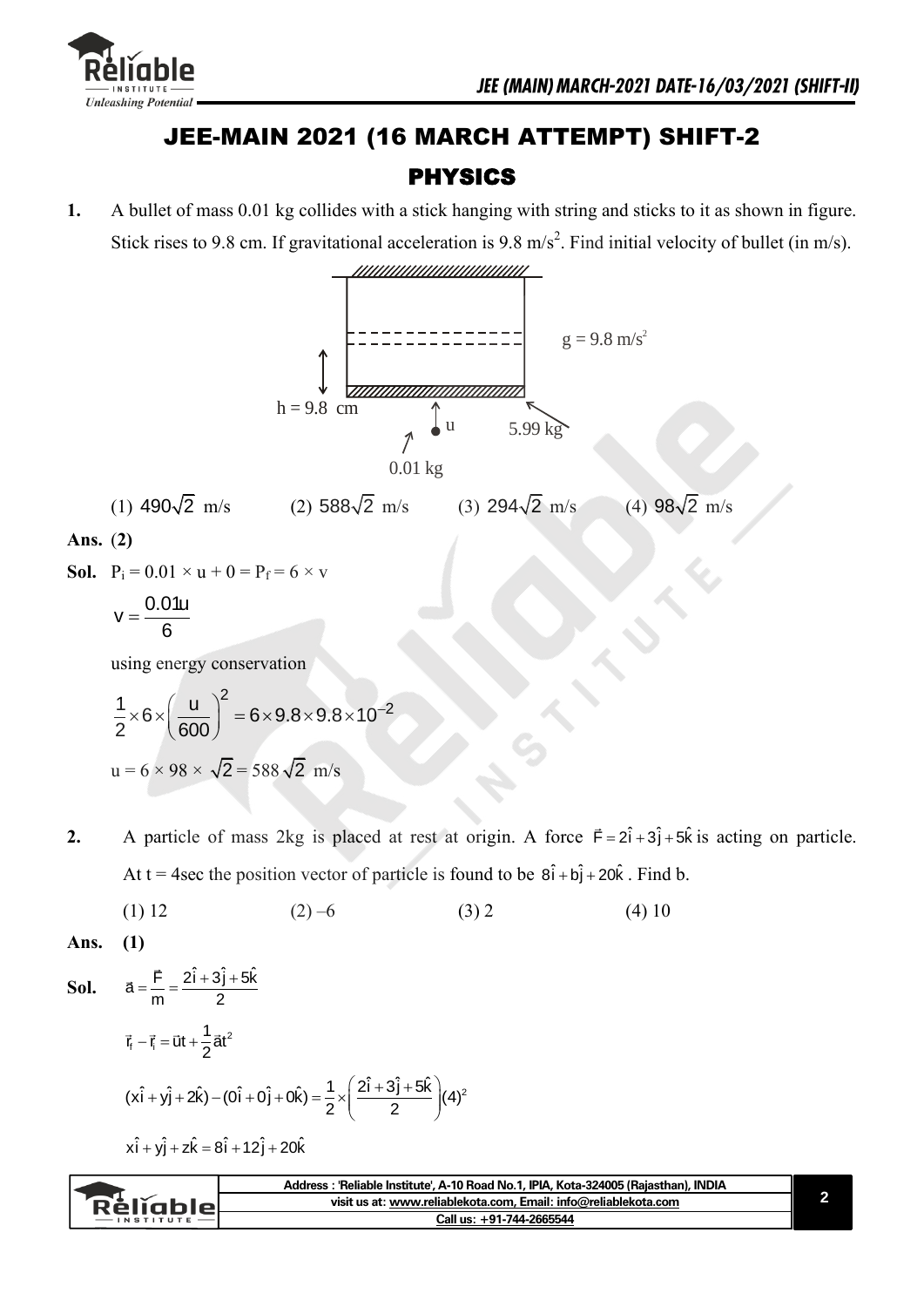

- **3.** Heat produced in a resistance if 1.5A current is passed through it is 500J in 20 sec. If the current is 3A, the heat produced in the same resistor in the same duration will be :
	- (1) 500 J (2) 1000 J (3) 1500 J (4) 2000 J

Ans. 
$$
(4)
$$

**Sol.** 
$$
I^2RT = H
$$

$$
\frac{H_1}{H_2} = \left(\frac{I_1}{I_2}\right)^2
$$
\n
$$
\Rightarrow H_1 = 500 \times \left(\frac{3}{2}\right)^2
$$

$$
\Rightarrow H_2 = 500 \times \left(\frac{3}{3/2}\right)^2 = 2000 \text{ J}
$$

- **4.** Half life for a radioactive sample is 20 min. Find the time interval in between decaying from 33% to 66 % occurs:
	- (1) 40 min. (2) 60 min (3) 20 min (4) 10 min

**Ans. (3)** 

**Sol.**  $T_{1/2} = 20 \text{ min}$ λ  $\frac{\ln 2}{2} = 20$  min

t

$$
\Rightarrow \lambda = \frac{\ln 2}{20(\text{min})}
$$

 $\Rightarrow$  0.67 =  $e^{-\lambda t_1}$ 

$$
\therefore N_t = N_0 e^{-\lambda}
$$

$$
\frac{N_{\rm t}}{N_{\rm 0}}\!=\!e^{-\lambda_{\rm l}}
$$

$$
\mathbf{N}_0
$$
\n
$$
\Rightarrow \ln(0.67) = -\lambda t_1
$$

$$
\Rightarrow \ln\left(\frac{100}{67}\right) = \lambda t_1 \Rightarrow t_1 = \frac{\ln\left(\frac{100}{67}\right) \times 20 \text{(min)}}{\text{(ln 2)}}
$$

$$
\ln\left(\frac{100}{24}\right) \times 20 \text{(min)}
$$

20(min)

ln( 2)

J

34

 $\setminus$ 

Similarly

 $t_2 - t_1 = 19.57$  min  $\approx 20$  min.

**5.** In the line of sight communication maximum separation between two antennas is 45 km. Find the height of each antenna assuming they are of same height and radius of earth is 6400 km.

(1) 20.65 m (2) 39.55 m (3) 18.45 m (4) 64.39 m

**Ans. (2)** 

|                  | Address: 'Reliable Institute', A-10 Road No.1, IPIA, Kota-324005 (Rajasthan), INDIA |  |
|------------------|-------------------------------------------------------------------------------------|--|
| <b>RèlĭableL</b> | visit us at: www.reliablekota.com. Email: info@reliablekota.com                     |  |
|                  | Call us: +91-744-2665544                                                            |  |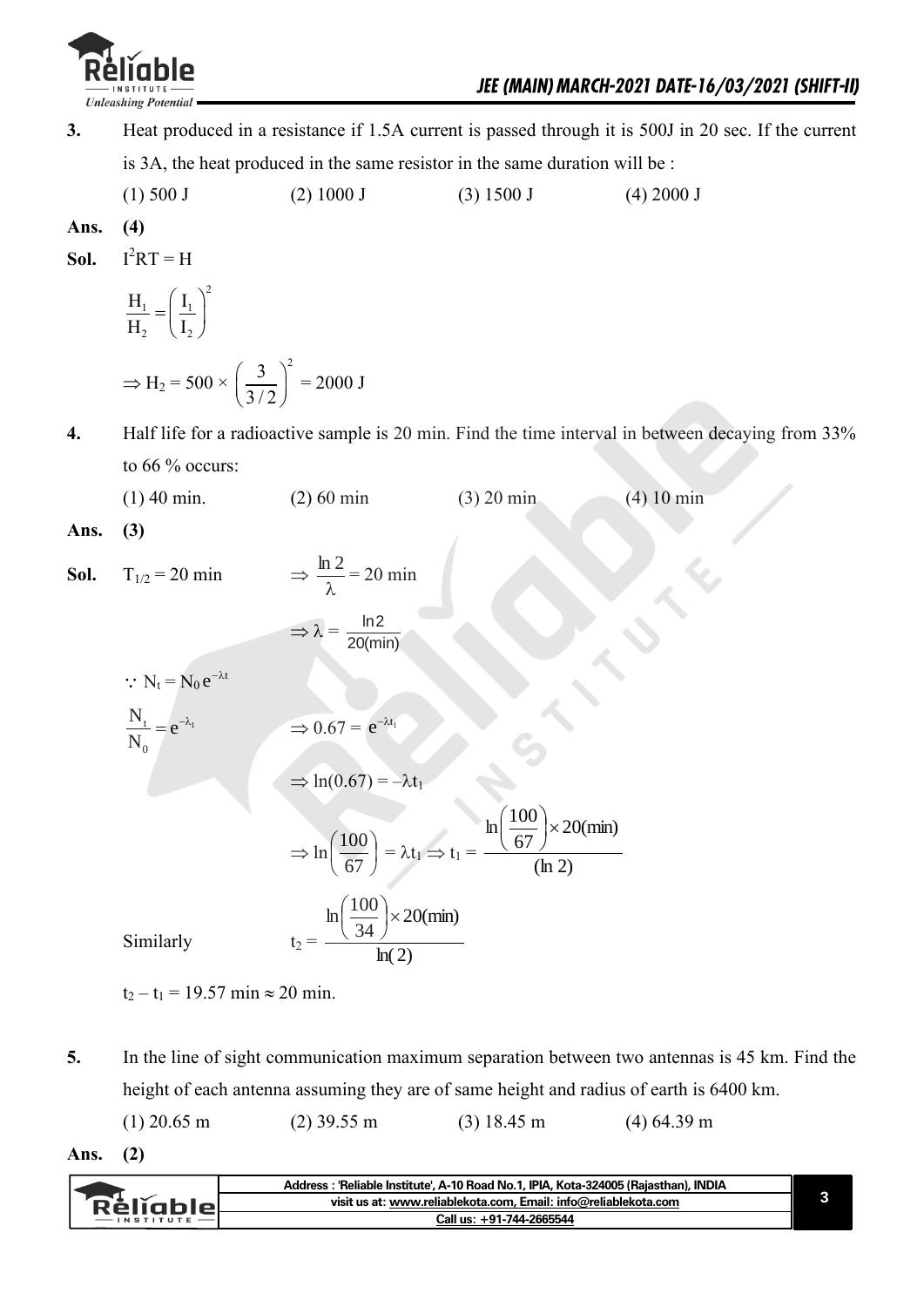

e

xGM 5R

**Sol.**  $D = 2\sqrt{2Rh}$ 

$$
H = \frac{D^2}{8R} = \frac{45^2}{8 \times 6400} \text{ km} = 39.55 \text{ m}
$$

**6.** If the energy required to dissemble particles of earth upto infinite distance is  $\frac{XGM_e^2}{5R}$ 

Where  $M_e$  = Mass of earth  $R_e$  = Radius of earth

Evaluate x

**Ans.** 3

Sol.  $E = U_f - U_i$ 

$$
E = 0 - \left(\frac{3}{5} \frac{GM_e^2}{R_e}\right) = \frac{3}{5} \frac{GM_e^2}{R_e}
$$
  
So x = 3

**7.** If electron and proton are accelerated by same potential difference 100 V, then find the ratio of their de-Broglie wavelength

$$
M_e = 9.1 \times 10^{-31} \text{ kg}
$$
  
\n
$$
M_p = 1.6825 \times 10^{-27} \text{ kg}
$$
  
\n(1) 43  
\n(2)  $\frac{1}{43}$   
\n(3)  $\frac{40}{1}$   
\n(4)  $\frac{1}{40}$   
\nAns. (1)

Ans.

**Sol.** 
$$
\lambda_e = \frac{12.27}{\sqrt{V}} A^\circ
$$

$$
\frac{\lambda_e}{\lambda_p} = \frac{12.27}{0.286} = 43
$$

$$
\lambda_p = \frac{0.286}{\sqrt{V}} A^\circ
$$

**8.** Find the magnitude of torque produced by a force  $\vec{F} = 4\hat{i} + 3\hat{j} + \hat{k}$  about point (2,3,5).

### **Ans. 22.44**

Sol.

\n
$$
|\vec{\tau}| = |\vec{r} \times \vec{F}|
$$
\n
$$
|\vec{\tau}| = \begin{vmatrix} \hat{i} & \hat{j} & \hat{k} \\ 2 & 3 & 5 \\ 4 & 3 & 1 \end{vmatrix}
$$
\n
$$
|\vec{\tau}| = \hat{i}(3 - 15) - \hat{j}(2 - 20) + \hat{k}(6 - 12)
$$
\n
$$
|\vec{\tau}| = -12\hat{i} + 18\hat{j} - 6\hat{k}
$$

|                   | Address: 'Reliable Institute', A-10 Road No.1, IPIA, Kota-324005 (Rajasthan), INDIA |  |
|-------------------|-------------------------------------------------------------------------------------|--|
| <b>Réliable</b> L | visit us at: www.reliablekota.com, Email: info@reliablekota.com                     |  |
| $-$ INSTITUTE $-$ | Call us: +91-744-2665544                                                            |  |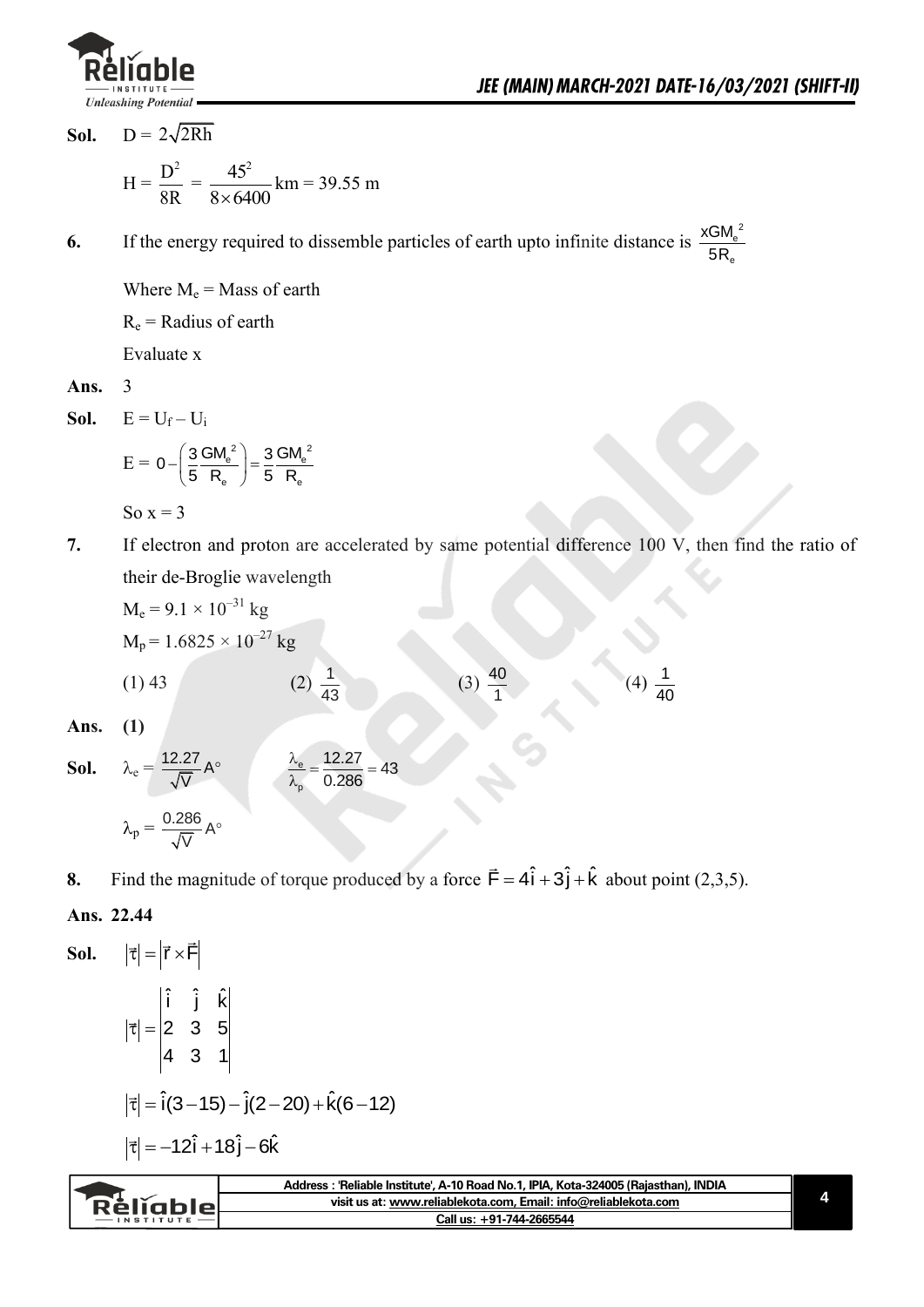

$$
|\vec{\tau}| = \sqrt{(-12)^2 + (18)^2 + (-6)^2} = \sqrt{504}
$$
  
= 22.44

**9.** A particle moves with a velocity depends on time as

 $\vec{v} = 0.5t^2 \cdot \hat{i} + 3t\hat{j} + 9\hat{k}$ 

Find the position vector at  $t = 2$  sec.

(1) 
$$
\tan^{-1}\left(\frac{2}{3}\right)
$$
 with x-axis  
\n(2)  $\tan^{-1}(3)$  with y-axis  
\n(3)  $\tan^{-1}\left(\frac{3}{5}\right)$  with y-axis

**Ans. (2)** 

**Sol.** 
$$
\frac{dx}{dt} = 0.5t^2\hat{i} + 3t\hat{j} + 9\hat{k}
$$

$$
x = \int_0^2 0.5t^2 \hat{i}dt + \int_0^2 3t \cdot \hat{j}dt + \int_0^2 9\hat{k}dt
$$

$$
x = 0.5 \times \frac{8}{3}\hat{i} + 6\hat{j} + 18\hat{k}
$$

Dot product of x with unit vector of y-direction gives angle  $tan^{-1}(3)$  with y-axis

10. In carnot engine temperature of source is 127°C with efficiency 60%. Find out temperature of  $\sin k$  (°C).

(1) 143 (2) –105 (3) –113 (4) 113

**Ans. (3)** 

**Sol.** 
$$
\eta = \left(1 - \frac{T_2}{T_1}\right) = 0.6 = 1 - \frac{T_2}{400}
$$
  
 $\frac{T_2}{400} = 0.4$   
 $T_2 = 160k$   
 $T_2 = 160 - 273$   
 $T_2 = -113 \text{°C}$ 

| visit us at: www.reliablekota.com, Email: info@reliablekota.com<br>`RèlĭableL | Address: 'Reliable Institute', A-10 Road No.1, IPIA, Kota-324005 (Rajasthan), INDIA |  |
|-------------------------------------------------------------------------------|-------------------------------------------------------------------------------------|--|
|                                                                               |                                                                                     |  |
| Call us: +91-744-2665544<br>$-$ INSTITUTE                                     |                                                                                     |  |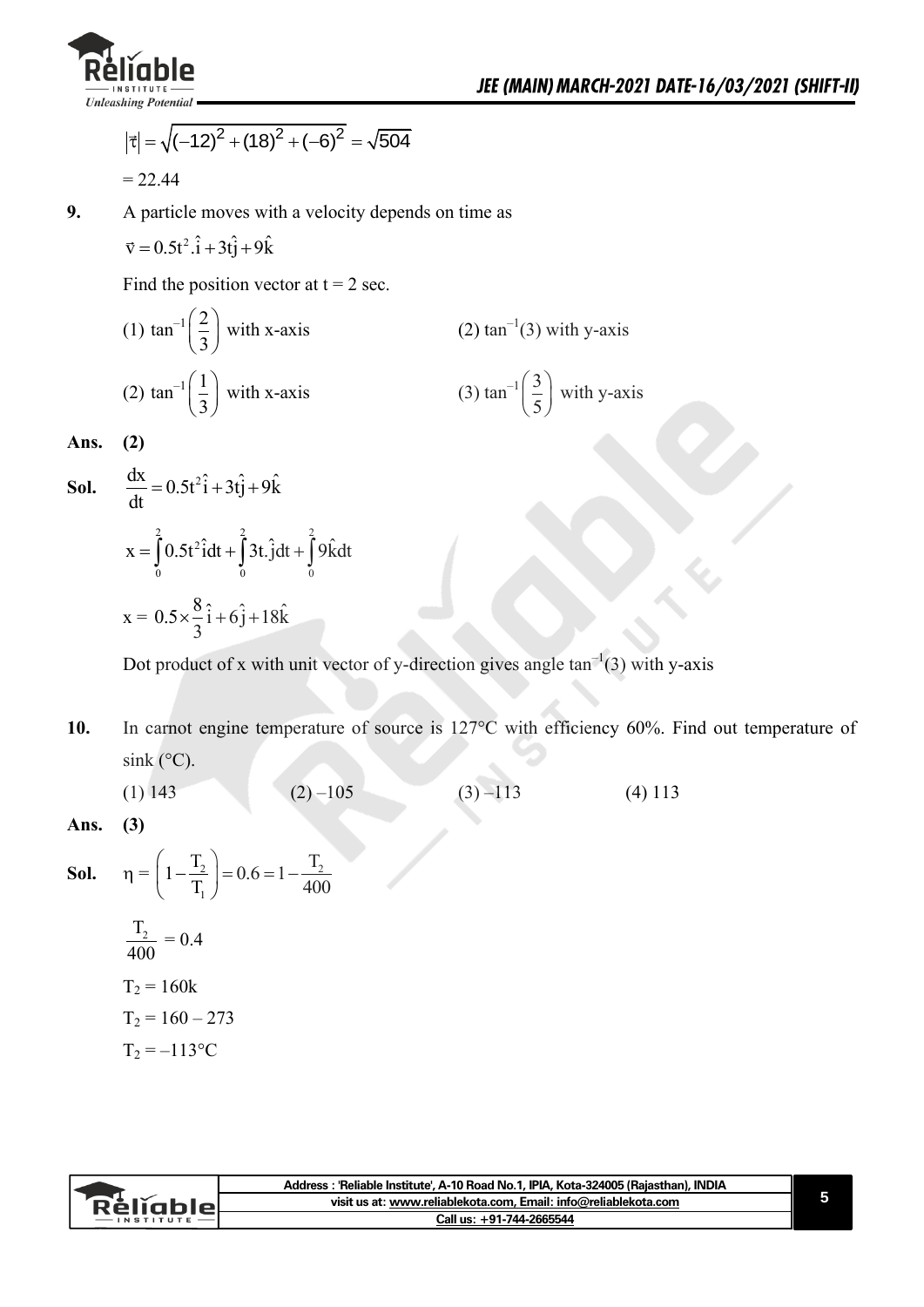

**Sol.**

- **11.** A disc having radius "a" is rising on an inclined plane as shown in figure. If the acceleration of disc
	- $is \frac{2}{1}$ .gsin b  $\theta$ , then find the value of "b"?



$$
a_{cm} = \frac{2}{3}gsin\theta \implies b = 3
$$

**12.** In a transformer primary voltage is 220V and secondary current is 0.11A with output power 60W.



(1) Transformer is step up. (2) Transformer is step down

- (3) Transformer is auxiliary (4) None of these
- 

**Ans. (1)** 

**Sol.**  $P_s = V_s \times I_s$ 

 $60 = V_s \times 0.11$ 

$$
V_s = \frac{60}{0.11} = \frac{6000}{11}, V_p = 220
$$
 volt

 $V_s > V_p$  so it is step up transformer

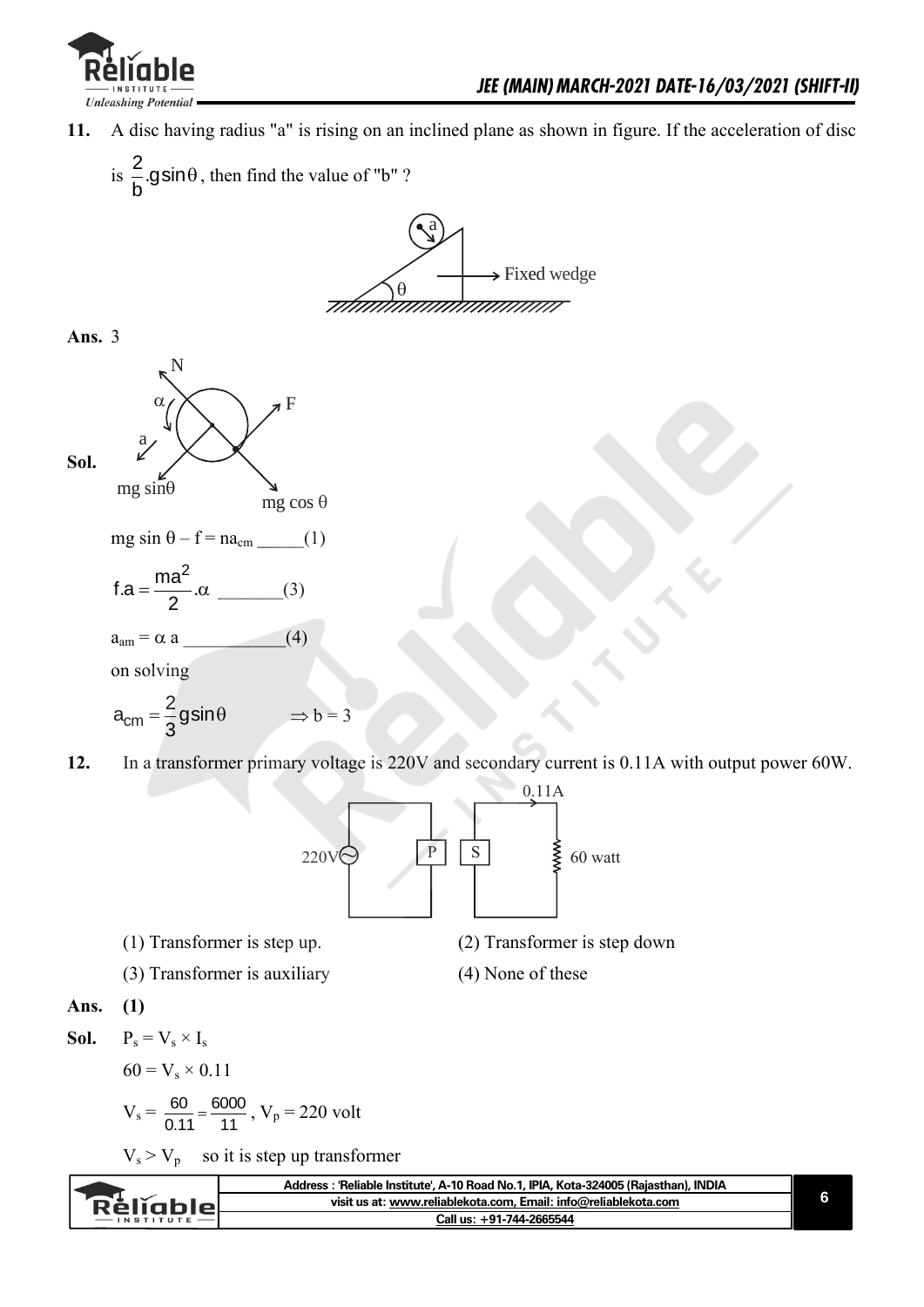

**13.** A conducting square loop of side length 'd' with its edges parallel to x-axis and y-axis move with velocity  $v_0 \hat{i}$  in a region having magnetic field  $\vec{B} = \frac{B_0 x}{n} \hat{k}$ a . Find the induced emf.



**Sol.**



$$
\varepsilon_1 = \frac{B_0(x+d)}{a} v_0 d
$$

$$
\varepsilon_2 = \frac{B_0 x}{a} v_0 d
$$

a

$$
\epsilon_{net} = \epsilon_1 - \epsilon_2 = \frac{B_0 v_0 d^2}{a}
$$

 $\mathbf{0}$ 

14. Statement-1  $\rightarrow$  A cyclist can move on a horizontal road with speed 7 km/hr in a circle of radius 2 m and coefficient of static friction is 0.2.

Statement-2  $\rightarrow$  maximum speed with which a cyclist can move in a circle on same banked road having inclination of 45° is 18.5 km/hr.

- (1) Statement-1 is true, statement 2 is false
- (2) Statement-1 is true, statement 2 is true
- (3) Statement-1 is false, statement 2 is true
- (4) Statement-1 is false, statement 2 is false



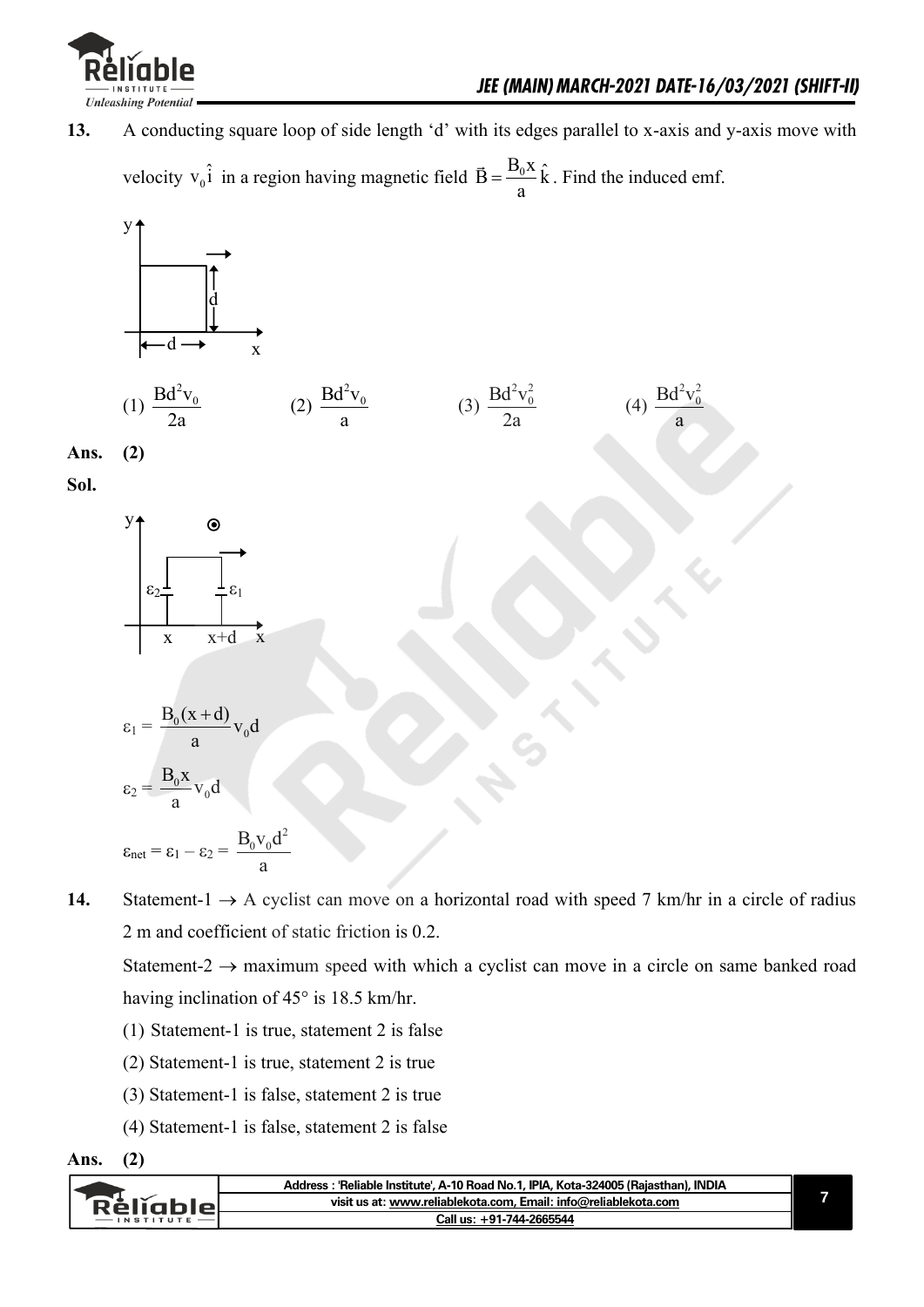

**Sol.** On a horizontal ground,

$$
v_{\text{max}} = \sqrt{\mu Rg} = \sqrt{0.2 \times 2 \times 9.8} = 1.97 \text{ m/s}
$$

$$
1.97 \times \frac{18}{5}
$$

 $= 7.12$  km/hr  $= 7.2$  km/hr

Statement-2

$$
v_{\text{max}} = \sqrt{\text{gr}\left(\frac{\tan \theta + \mu}{1 - \mu \tan \theta}\right)} = \sqrt{2 \times 9.8 \times \frac{1.2}{0.8}} = 19.5 \text{ km/hr}
$$
  
 $v_{\text{min}} = \sqrt{\text{rg}\left(\frac{\tan \theta - \mu}{1 + \mu \tan \theta}\right)} = \sqrt{2 \times 9.8 \times \frac{0.8}{1.2}} = 13.01 \text{ km/hr}$ 

**15.** A swimmer can swim with speed 12 m/s in still water. Speed of river is 6 m/s. Find the angle at which he should swim with downstream so that he reaches directly opposite point on the other side

(1) 90° (2) 150° (3) 60° (4) 120°

```
Ans. (4)
```
- **Sol.**  $\cos\theta = \frac{6}{16}$  $\frac{6}{12} = \frac{1}{2}$ 2  $\theta = 60^{\circ}$
- **16.** In a damped oscillation, damping constant is 20 gm/sec and mass of an object is 500 gm. Find out time when amplitude of oscillation becomes half.

| $(1)$ 34.6 sec. | $(2)$ 44.6 sec. | $(3)$ 65.1 sec. | $(4)$ 55.6 sec. |
|-----------------|-----------------|-----------------|-----------------|
|-----------------|-----------------|-----------------|-----------------|

**Ans. (1)** 

**Sol.**  $A = A_0 e^{2m}$ bt  $e^{-}$ 

> $\ln 2 = 0.693$ 2m  $\frac{bt}{2} = \ln 2 =$

$$
t = \frac{2m}{b} \times 0.693
$$

$$
t = 2 \times \frac{500}{20} \times 0.693
$$

 $t = 50 \times 0.693 = 34.6$  sec.

|               | Address : 'Reliable Institute', A-10 Road No.1, IPIA, Kota-324005 (Rajasthan), INDIA |
|---------------|--------------------------------------------------------------------------------------|
| Rèliablel     | visit us at: www.reliablekota.com, Email: info@reliablekota.com                      |
| $-$ INSTITUTE | Call us: +91-744-2665544                                                             |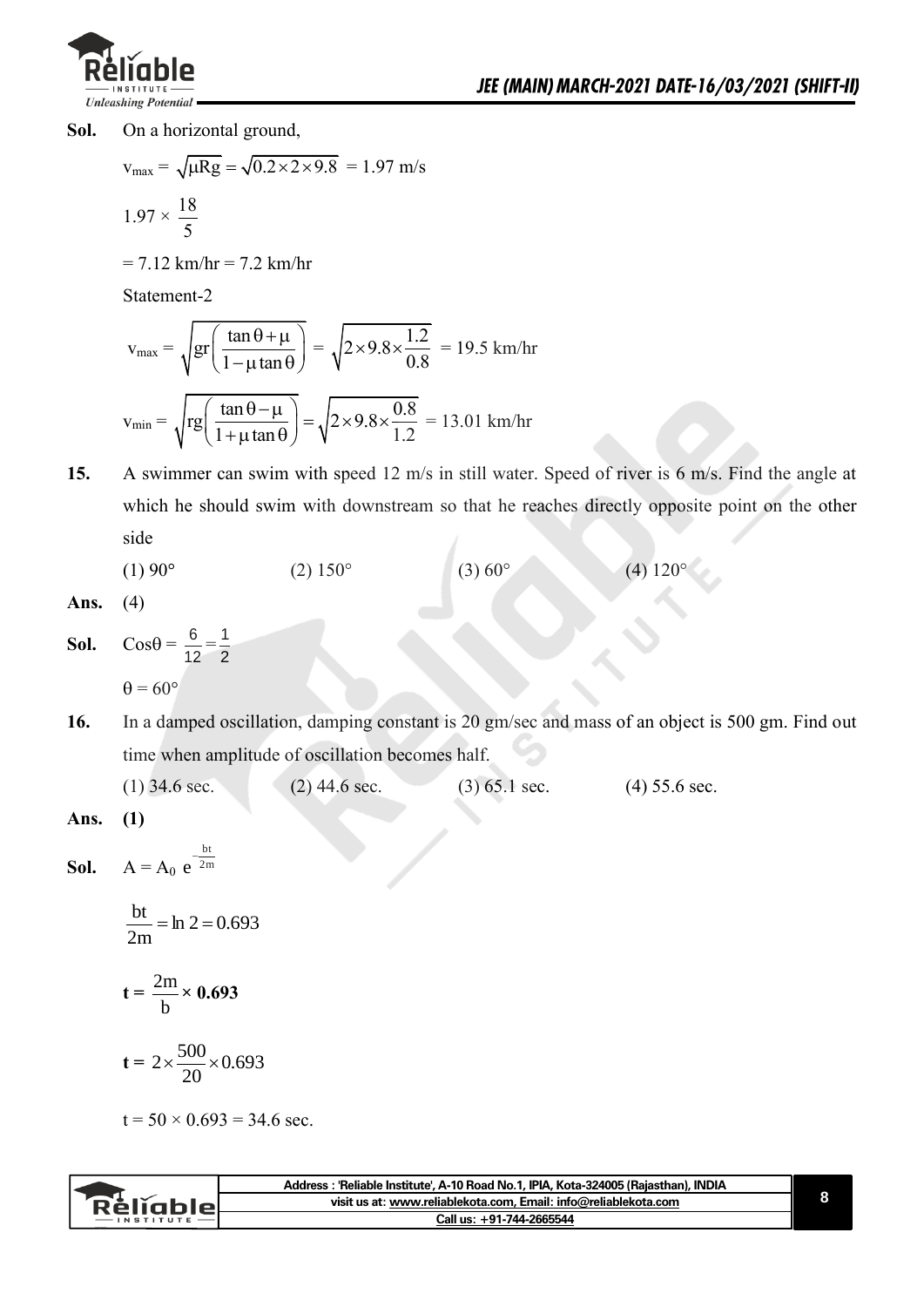

- **17.** Radioactive substance A has half life 54 min and B has half life 18 min. Initially both have same number of nuclei. Find time (min) when A will become 16 times of B.
- **Ans.** 108
- **Sol.**  $N_A = N_0$  and  $N_B = N_0$  initially

$$
N_B = \frac{N_A}{16}
$$
  
\n
$$
N_0 e^{-\lambda_2 t} = \frac{N_0}{16} e^{-\lambda_1 t}
$$
  
\n
$$
16 = e^{-\lambda_1 t + \lambda_2 t}
$$
  
\n
$$
2^4 = e^{(-\lambda_1 + \lambda_2)t}
$$
  
\n
$$
\left(\frac{\ell n2}{18} - \frac{\ell n2}{54}\right)t = 4\ell n2
$$

 $T = 27 \times 4 = 108$  min

**18.** 1.5 miligram of gold (molar mass 198 gram/mole) is undergoing radioactive decay having half life of 2.7 days. Find initial activity of substance. l,

| $(1)$ 366 curie | $(2)$ 466 curie | $(3)$ 536 curie | $(4)$ 636 curie |
|-----------------|-----------------|-----------------|-----------------|
|-----------------|-----------------|-----------------|-----------------|

- **Ans. (1)**
- **Sol.** Initial activity =  $A_0 = \lambda N_0$ .

$$
= \frac{\ln 2}{T_{1/2}} \times \frac{1.5 \times 10^{-3}}{198} \times 6.023 \times 10^{23}
$$
  
= 
$$
\frac{\ln 2}{2.7 \times 3600 \times 24} \times \frac{1.5 \times 10^{-3}}{198} \times \frac{6.023 \times 10^{23}}{3.7 \times 10^{10}} \text{Ci}
$$
  
= 366 Ci

**19.** Heat produced per second is 10 m J through a resistor if current 2 mA passes by it. Find its

resistance.

#### **Ans. 2500**

**Sol.**  $H = i^2 R t$ 

$$
10 \times 10^{-3} = 4 \times 10^{-6} R
$$

$$
\therefore 10 \times \frac{10^3}{4} = R
$$

$$
\therefore R = 2500 \ \Omega
$$

|           | Address: 'Reliable Institute', A-10 Road No.1, IPIA, Kota-324005 (Rajasthan), INDIA |  |
|-----------|-------------------------------------------------------------------------------------|--|
| Relighiel | visit us at: www.reliablekota.com, Email: info@reliablekota.com                     |  |
|           | Call us: +91-744-2665544                                                            |  |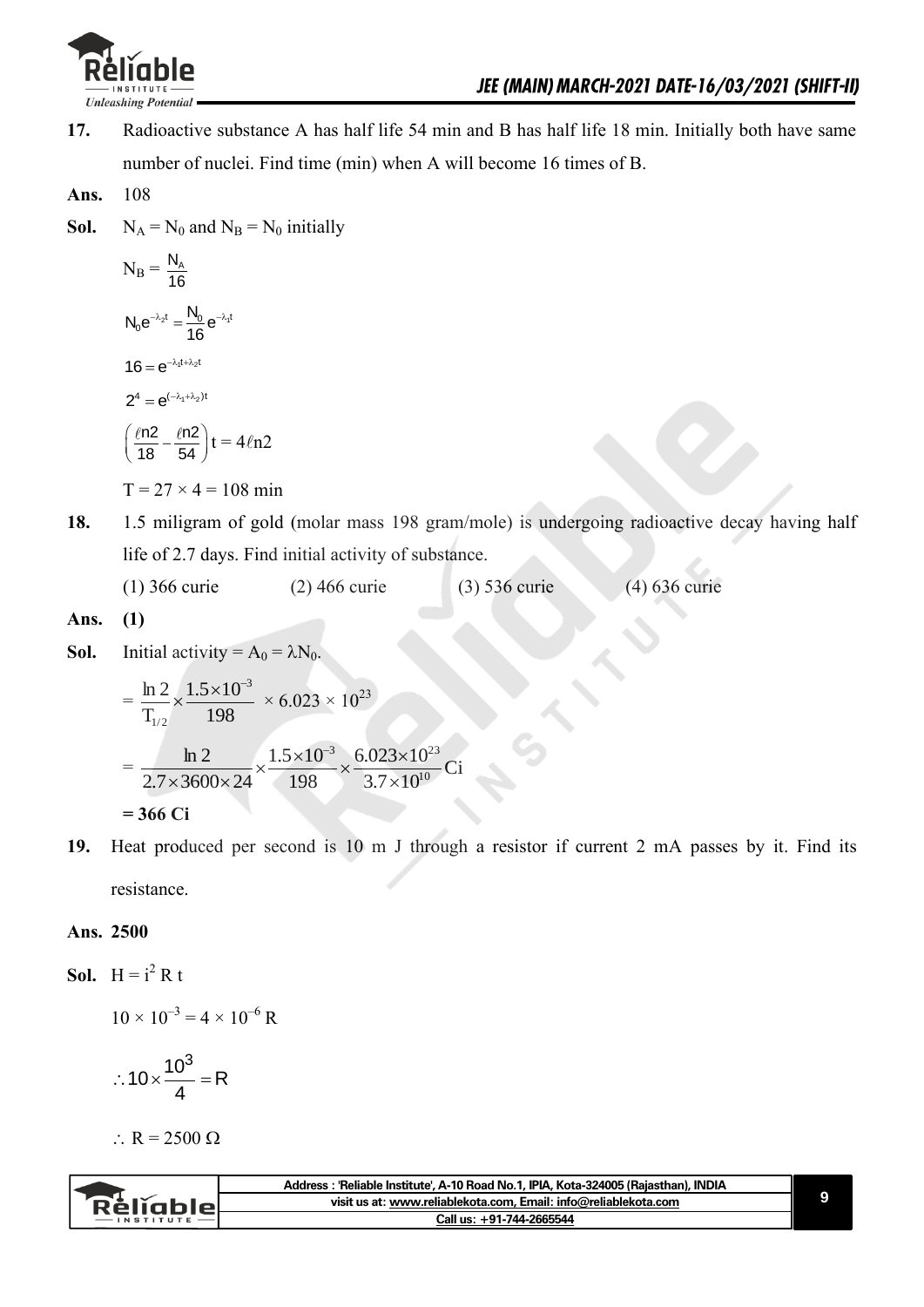

 $1 - \kappa_2$ 

- **20.** If converging lens is placed in the same medium, from which lens is made. If Radius of curvature is  $R_1$  and  $R_2$  then focal length of lens will be inside it.
	- (1) Infinite (2) Zero (3) 1 <u>1N2</u>  $R_1R$  $R_1 - R$

**Ans. (1)**

**Sol.**  $\frac{1}{6} = \frac{112}{2}$  $\mathbf{5}$   $\parallel$  R<sub>1</sub> R<sub>2</sub>  $\frac{1}{f} = \left[\frac{n_2}{n_5} - 1\right] \left[\frac{1}{R_1} - \frac{1}{R_2}\right]$  $\begin{bmatrix} n_2 & 1 & 1 \end{bmatrix}$  $=\left[\frac{n_2}{n_5}-1\right]\left[\frac{1}{R_1}-\frac{1}{R_2}\right]$  $\frac{1}{2} = 0$ f  $=$ 

 $f = infinite$ 

**21.** A thin bimetallic strip is rigidly attached on its bottom surface as shown. Coefficient of linear expansion of strip A is more than strip B. If temperature of system is decreased, find correct option among the following.



| visit us at: www.reliablekota.com. Email: info@reliablekota.com<br>Rèliable<br>Call us: +91-744-2665544<br>$-$ INSTITUTE | Address : 'Reliable Institute', A-10 Road No.1, IPIA, Kota-324005 (Rajasthan), INDIA |  |
|--------------------------------------------------------------------------------------------------------------------------|--------------------------------------------------------------------------------------|--|
|                                                                                                                          |                                                                                      |  |
|                                                                                                                          |                                                                                      |  |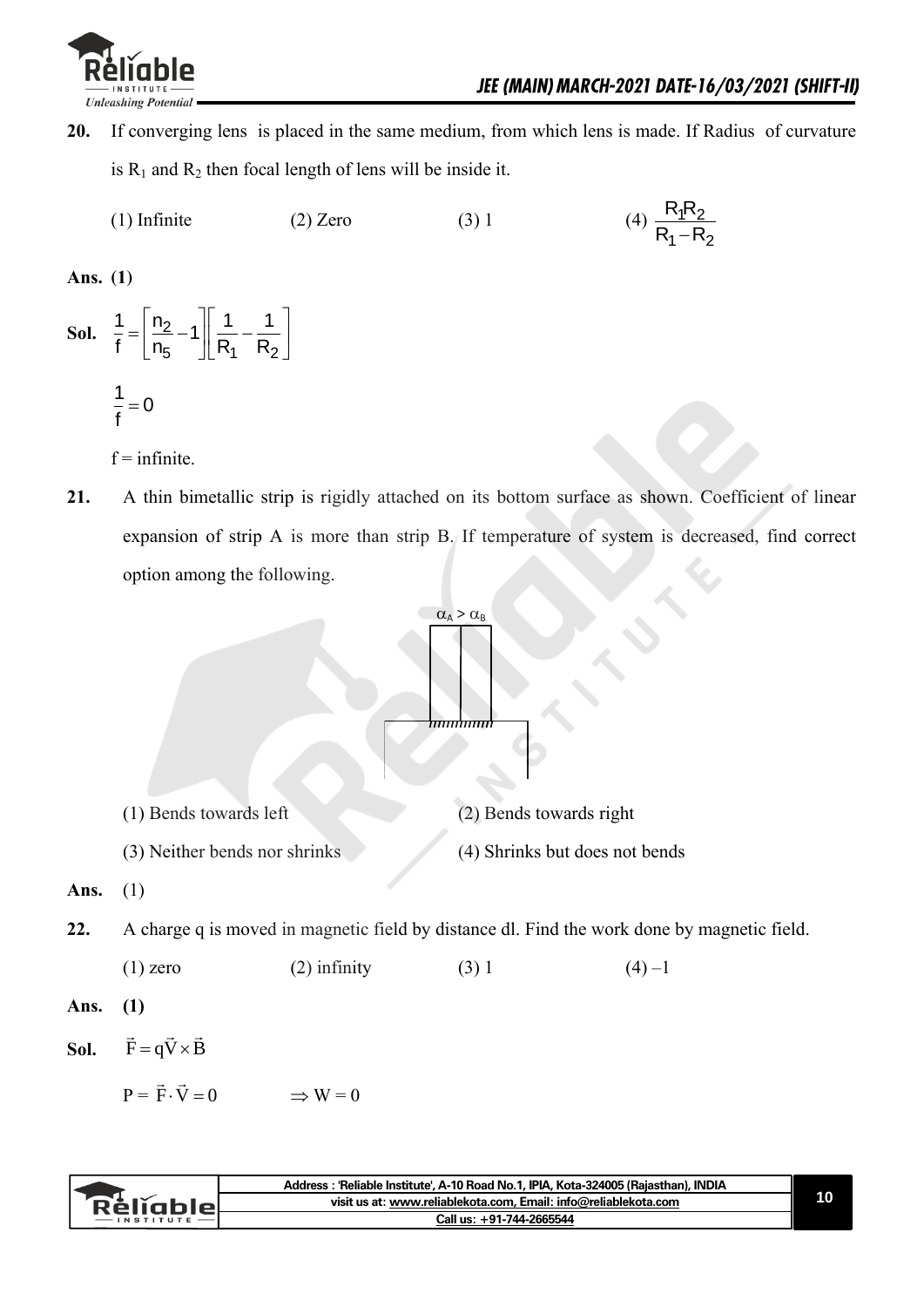|            | · <sup>lĭ</sup> ghle<br>– IN STITUTE<br><b>Unleashing Potential</b> |           |        | JEE (MAIN) MARCH-2021 DATE-16/03/2021 (SHIFT-II) |
|------------|---------------------------------------------------------------------|-----------|--------|--------------------------------------------------|
| 23.        | A<br>B                                                              |           |        |                                                  |
|            | identifly the given logic gater                                     |           |        |                                                  |
|            | $(1)$ NAND                                                          | $(2)$ NOR | (3) OR | $(4)$ AND                                        |
| Ans. $(2)$ |                                                                     |           |        |                                                  |

## Sol.  $Y = A.B = A.B$

So given logic gates circuit is a Nor gate

**24.** A parallel plate capacitor has area of plates  $2m^2$  and distance between plates 1m. It is half filled with dielectric of dielectric constant K = 3.2 as shown in figure. Its capacitance is  $\_\_\_ \epsilon_0$ .



### **Ans. 3.04**

**Sol.** 
$$
C_1 = \frac{K\epsilon_0 A}{d/2}
$$
;  $C_2 = \frac{\epsilon_0 A}{d/2}$   
\n $\frac{1}{C} = \frac{1}{C_1} + \frac{1}{C_2} = \frac{d}{2K\epsilon_0 A} + \frac{d}{2\epsilon_0 A}$   
\n $\frac{1}{C} = \frac{d}{2\epsilon_0 A} (\frac{K+1}{K})$   
\n $C = \frac{2\epsilon_0 AK}{d(K+1)} = \frac{2 \times 2 \times 3.2}{1 \times 4.2} \epsilon_0 = 3.04 \epsilon_0$ 

**25.** In a vessel containing an ideal gas the pressure is  $1.1 \times 10^5$  pa, temperature is 27<sup>o</sup>c & diameter of molecules is 0.8 nm. Find the mean free path of the molecules if Boltzman constant is  $1.38 \times 10^{-23}$ .

(1) 13.2 nm (2) 132 nm (3) 32 nm (4) 1.32 nm

|               | Address : 'Reliable Institute', A-10 Road No.1, IPIA, Kota-324005 (Rajasthan), INDIA |  |
|---------------|--------------------------------------------------------------------------------------|--|
| Rèliable      | visit us at: www.reliablekota.com, Email: info@reliablekota.com                      |  |
| $-$ INSTITUTE | Call us: +91-744-2665544                                                             |  |

**Ans.** (**1)**